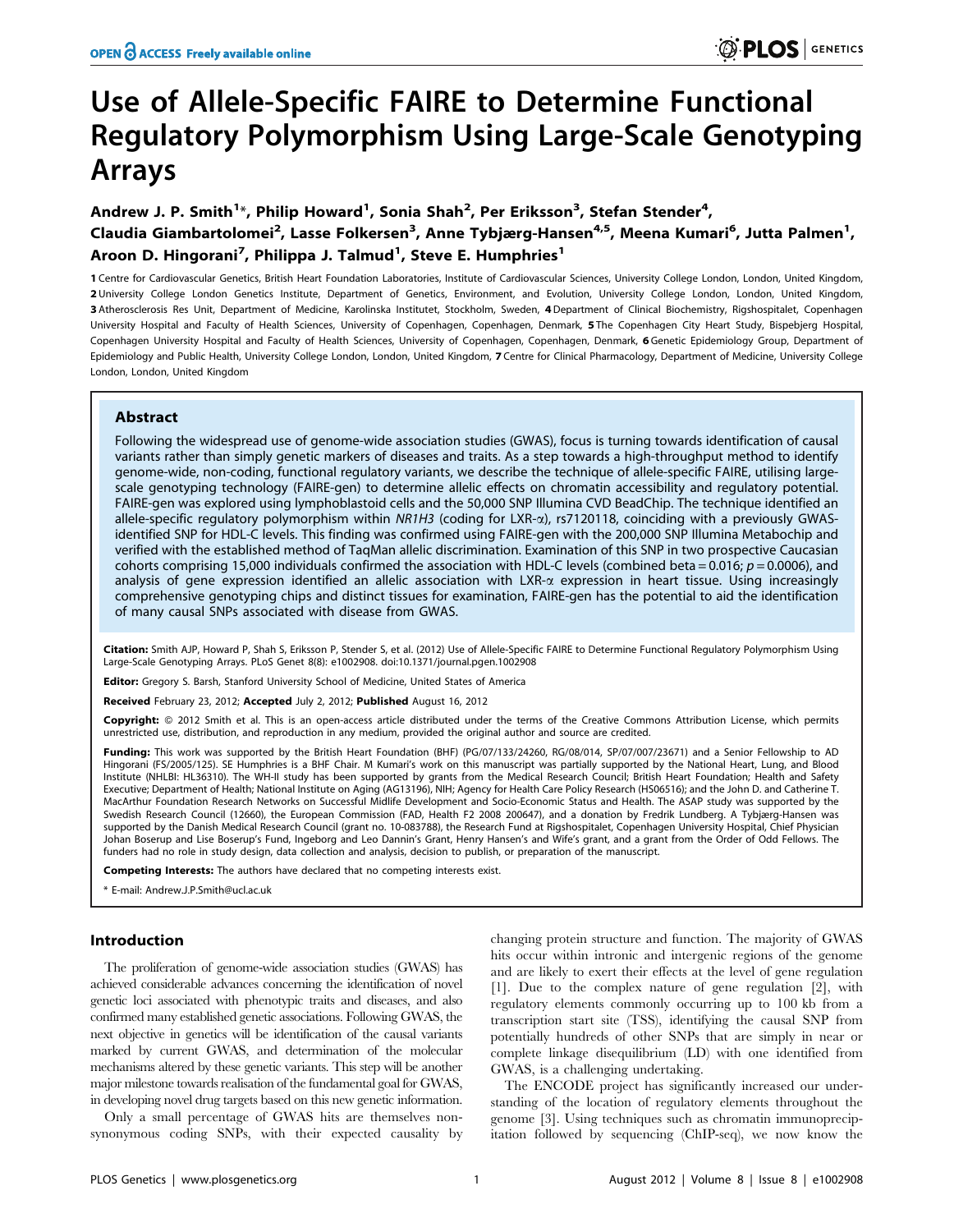#### Author Summary

The identification of genetic variants associated with complex diseases has rapidly grown through lowering costs of genome sequencing and the use of large-scale genotyping chips based on this sequencing data. There have not been corresponding advances in the identification of causal genetic variants compared to variants simply associated with diseases or traits. Most of these causal variants are thought to be located not within regions coding for proteins, but within genomic regions that regulate the level of protein. We have combined the use of large-scale gene chips with functional analysis, to determine regions of the genome that confer a greater potential for controlling gene regulation dependent on the genotype of that individual. Combining this data with population data and gene expression data, we identify a potential causal variant that alters regulation of LXR-a, a key mediator in lipid metabolism, and show that this variant is associated with HDL-C levels. This methodology provides a model for future analyses to identify further causal variants for disease.

genomic binding sites for some of the key transcription factors (TF) involved in gene regulation in a number of experimental tissues. This technique relies on the existence of a ChIP-grade antibody to recognise each DNA-bound transcription factor, and is the major limitation towards the complete characterisation of all human TF binding sites [4]. A more widespread use of ChIP-seq has been the annotation of the genome for histone methylation signatures, such as H3K4me1 and H3K4me3, strong markers of enhancers and promoters [5]. Other sequencing techniques have been used to map the genome for open chromatin, including DNase I hypersensitivity (DNase-seq) [6] and formaldehyde-assisted isolation of regulatory elements (FAIRE-seq) [7]. These regions of open chromatin correlate extremely highly with both histone methylation signatures and TF ChIP-seq, but in contrast to ChIP-seq, are able to identify regulatory regions without prior knowledge of a specific transcription factor involved.

If a non-coding SNP associated with gene regulation were to be functional, it would be expected to alter not only transcription factor binding, but also histone methylation signatures and chromatin accessibility. We have applied this hypothesis to identify the functionality of SNPs on a larger scale than has previously been possible, using gene chip technology. In this paper we describe a method for allele-specific FAIRE using gene chip technology, we term FAIRE-gen, to identify possible candidate functional SNPs in loci related to cardiovascular disease.

#### Results

# Use of FAIRE-gen to Determine Allele-Specific Enrichment of Regulatory Regions

To examine the potential to use gene chips to assess allelespecific FAIRE, three lymphoblastoid cell lines were examined following IL-1 $\beta$  stimulation to induce cell proliferation [8]. Subsequent to cell fixing, chromatin extraction and sonication, the fragmented chromatin was divided into two groups for each cell line: a control DNA and a FAIRE-enriched DNA sample. For the control DNA, the crosslinks were reversed and the DNA purified; for the FAIRE-enriched DNA, the chromatin underwent three rounds of phenol:chloroform extraction to enrich the sample for open chromatin, followed by reversal of crosslinks and DNA purification. Both samples were standardised to 50 ng/µl and genotyping performed using the Illumina CVD BeadChip, a custom-designed chip containing 49,094 SNPs from gene loci selected to play a potential role in cardiovascular disease (Figure 1).

Genotyping call frequencies for sonicated control DNA were comparable to non-fragmented DNA (97.2% vs 98.1%); whereas those for FAIRE-enriched DNA were significantly lower (56.7%). Using an existing lymphoblastoid FAIRE-seq dataset, the level of enrichment at the location of the CVD BeadChip SNPs was compared with the FAIRE-gen samples. The logR ratio output from the Illumina GenomeStudio was used to indicate the level of allelic amplification and therefore FAIRE-gen enrichment, compared to the respective control samples. A strong association of mean FAIRE-gen-enriched allelic intensity with FAIRE-seq peak intensity was observed (p =  $2.34 \times 10^{-82}$ , Figure 2). The reduced amplification of alleles outside of open chromatin results in decreased genotype clustering and a lower call-rate in the FAIREenriched samples.

Following FAIRE, an allelic effect on open chromatin would enrich one allele over the other in a heterozygous individual. To examine whether this small dataset was large enough to identify an allele-specific effect on open chromatin, each sonicated control sample and its respective FAIRE-enriched sample was examined using the B allele frequency (BAF), which measures the proportion of the genotype from an individual attributed to the B allele (often the minor allele). To ensure a consistent allelic effect was found, only SNPs that were heterozygous in all three cell lines were examined. This reduced the number of SNPs under analysis to 3,129.

These 3,129 heterozygous SNPs were examined for allelic enrichment, where the control BAF and FAIRE-enriched BAF were compared for each cell line. One SNP showed a statistical significant difference with all three cell lines after applying the Bonferroni correction: rs7120118 (Figure 3), where the C allele was enriched in open chromatin. The fact that only a single association was identified was not unexpected for such a genotyping chip, where the SNP coverage per gene is low and concentrated within coding regions, where the majority of genes covered do not overlap with eQTLs or GWAS studies, and considering the very small number of cell lines examined. Despite only one SNP reaching the Bonferroni cut-off, there was overall enrichment in the study for p-values $\leq 0.05$  (Figure S1), highlighting the potential for a greater number of significant results with a larger sample.

The SNP that did show statistical significance is located within intron 6 of NR1H3, coding for LXR-a. Examining genomic annotations for this SNP on the UCSC Genome Browser, it can be seen that not only is this SNP located in a region of open chromatin by DNase I-seq [9,10], FAIRE-seq [7,11] and with enhancer-specific histone methylation signatures [5,12] (Figure 4), it has also been identified as a GWAS SNP for HDL-C levels [13].

# Replication of rs7120118 FAIRE-gen Using 200K SNP Illumina Metabochip

To confirm the effects seen using the Illumina CVD BeadChip on rs7120118 with allele-specific FAIRE, the study was replicated using the Illumina Metabochip, a consortia custom-designed genotyping chip, containing 196,726 SNPs to primarily examine associations identified by GWAS for cardiometabolic traits and diseases, those in strong LD, and also a number of rare variants. The Metabochip contains rs7120118, and seven out of the eight further SNPs identified as in complete LD with rs7120118 from the CEU panel in the 1000 Genome Project.

A total of 20 lymphoblastoid cells were examined, including new FAIRE preparations for the original three cell lines. 6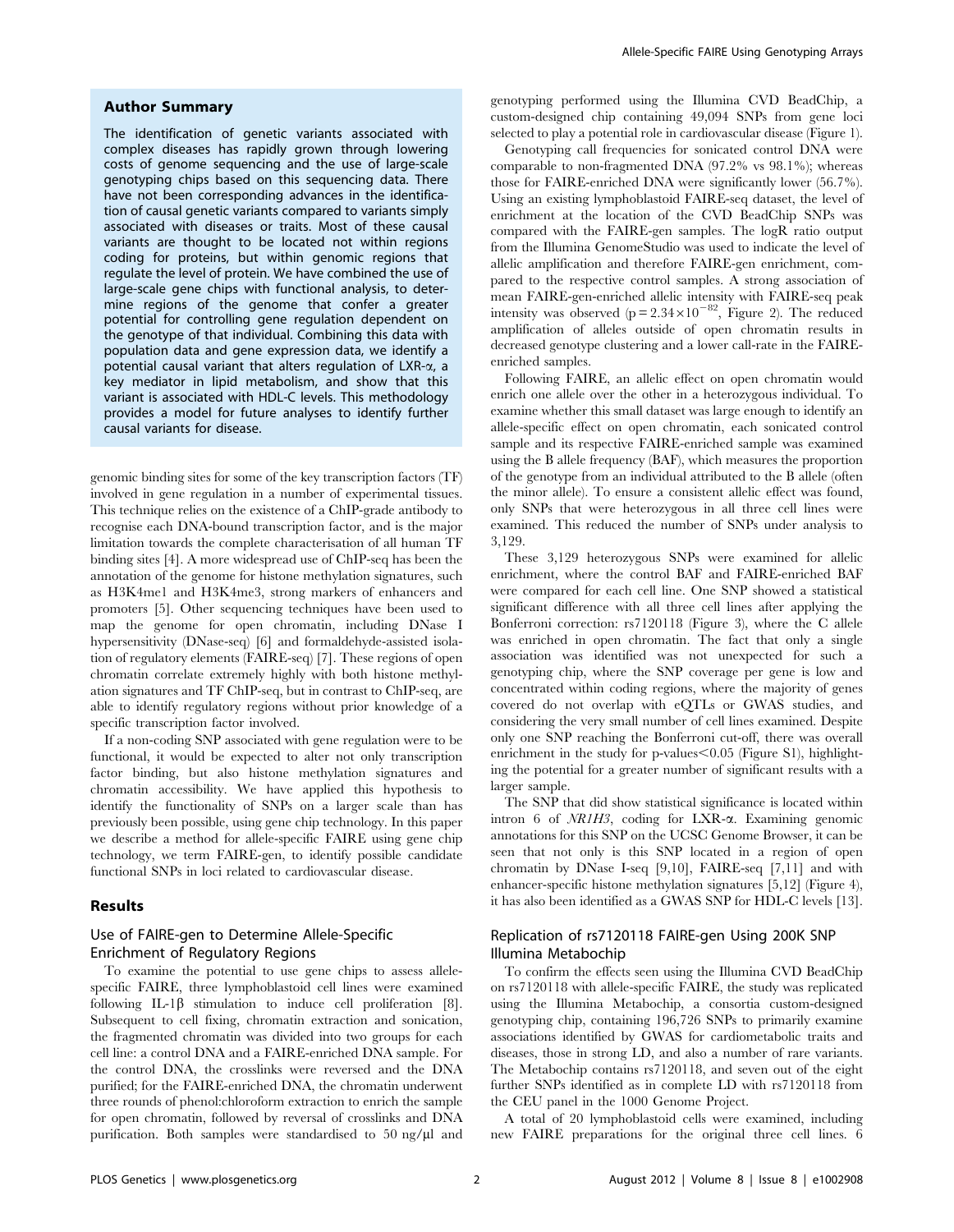

Figure 1. Principle of High-Throughput Analysis of Open Chromatin Using FAIRE-gen. In this example, two potentially functional GWAS SNPs which are in complete LD are illustrated: SNP 1, a T>C, where the C allele occurs in a region of open chromatin, relative to allele T; and SNP 2, a G>A, where both SNPs occur within open chromatin. Following formaldehyde-fixing and sonication, the T allele from SNP 1 remains tightly bound within the nucleosome. Upon phenol:chloroform extraction, this DNA-bound nucleosome transfers to the solvent layer, whilst the C allele within open chromatin remains in the aqueous layer and is purified. Upon genotyping with a gene chip, the C allele is enriched compared to the T allele. For SNP 2, the polymorphism does not affect chromatin structure; both alleles are equally enriched following FAIRE. This would suggest that SNP 1 was the more likely causal SNP for the GWAS association, conferring a greater allele-specific regulatory potential. doi:10.1371/journal.pgen.1002908.g001

additional cell lines were heterozygous for rs7120118, excluding the three previously examined. Comparing BAF between sonicated controls and FAIRE DNA for these 6 cell lines, the C allele was again enriched in the FAIRE sample (control BAF = 0.44, FAIREenriched BAF =  $0.67$ , p =  $0.0036$ ).

The seven SNPs in complete LD with rs7120118 were examined by the same analysis from the Metabochip using all 9 heterozygous cell lines. Unlike the original Illumina CVD BeadChip assay, Metabochip FAIRE-gen was performed on both unstimulated and IL-1 $\beta$ -stimulated lymphoblastoid cell lines, allowing a direct comparison of IL-1 $\beta$  stimulation on allelespecific open chromatin. The results for all analyses are shown in Table 1. The rs7120118 C allele was enriched with and without IL-1β stimulation by 15.5% (p = 0.008) and 4.4% (p = 0.022), respectively. No other SNPs from the seven in complete LD with  $rs7120118$  in the IL-1 $\beta$ -stimulated cell lines showed allelic enrichment. From the stimulated cell lines there was a trend towards BAF enrichment from the adjacent SNP rs2279239  $(11.3\%, p=0.01,$  Figure 5), contained within the same region of open chromatin, but this did not reach statistical significance when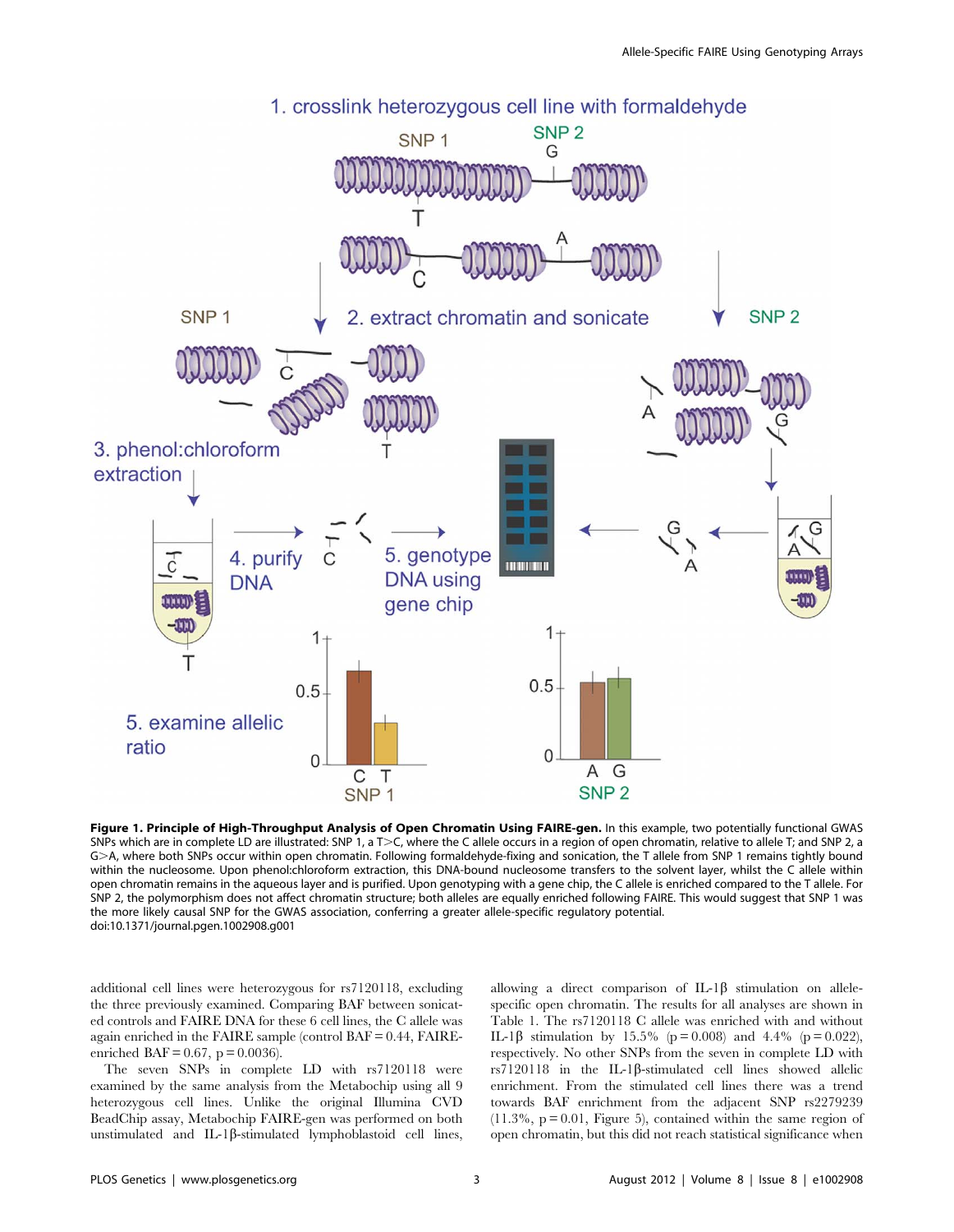

Figure 2. Correlation of FAIRE LogR Ratio with FAIRE-seq Peaks. The graph shows the correlation of FAIRE-enriched SNP intensity using Illumina CVD BeadChip with FAIRE-seq peak intensity from the GM12878 lymphoblast cell line. The (mean log R ratio from three FAIRE-enriched DNAs) – (mean log R ratio from their respective control DNAs) were compared with known FAIRE-seq intensities  $(0 = no$ FAIRE-seq enrichment; 1–200 = lowest level of FAIRE-seq enrichment; 800–1000 = highest FAIRE-seq enrichment). There is a strong correlation between SNP intensity and FAIRE-seq peak intensity ( $p = 2.34 \times 10^{-82}$ ). doi:10.1371/journal.pgen.1002908.g002

correcting for multiple comparisons. Examining the unstimulated cell lines, two further SNPs showed modest allelic imbalance following FAIRE:  $rs2167079$  (exon 1 of  $ACP2$ ), with a  $10.3\%$ reduction in BAF  $(p = 0.003)$  and rs326222 (intron 8 of DDB2) with a 4.9% reduction in BAF ( $p = 0.003$ ).

# Use of TaqMan Allelic Discrimination to Confirm Allele-Specific Genotyping

To confirm the allele-specific enrichment from the C allele of rs7120118, genotyping of the 20 sonicated control and FAIRE samples was carried out using the TaqMan platform for allelic discrimination. Allelic ratios were determined by extrapolation from a standard curve of the vic/fam ratio from samples of known genotype. The allelic ratios do not differ significantly from the Metabochip data, confirming the ability for gene chips to provide a suitable high-throughput method for FAIRE-gen (Figure 6).

# Confirmation of rs7120118 as a Marker for HDL-C Plasma Levels

The SNP showing the greatest and most consistent allelic effect for open chromatin, and confirmed in two subsequent genotyping platforms, rs7120118, has been identified using GWAS as being associated with plasma HDL-C levels [13]. The SNP was associated with a beta coefficient of 0.04 (0.0073 SE,  $p = 6.7 \times 10^{-8}$ , but this finding has not been replicated in further GWAS, and not reported in a recent meta-analysis of lipid traits comprising  $>100,000$  individuals [14]. To confirm the original association, we examined this SNP in a prospective UK cohort of 4724 individuals from the Whitehall II study. Baseline characteristics of the study are shown in Table 2. This data replicated the reported association with an HDL-C raising effect from the C allele (beta  $= 0.016$ ,  $p = 0.0059$ ). No other SNPs in strong LD with this SNP  $(r^2>0.5)$  showed significantly greater effect sizes (Table 3). An additional cohort, the Copenhagen City Heart Study (CCHS;  $n = 10,322$ , baseline characteristics shown in Table 2) was genotyped for rs7120118, and this also showed a similar effect size (beta  $= 0.015$ ,  $p = 0.041$ , Table 4). Combining the two datasets in a meta-analysis using a fixed-effects model did not alter the effect size  $beta = 0.016$ ) although increased the significance  $(p= 0.0006)$ . As there is an association between gender and HDL-C levels in the general population, we also carried out stratification for gender. This showed a similar direction of effect in both studies, showing that the effect seen with rs7120118 functionality is unlikely to be gender-specific. This correlates with



Figure 3. Allele-Specific Open Chromatin Signals from Heterozygous Lymphoblast Cell Lines. Manhattan plot showing allele-specific signals of open chromatin using the Human CVD beadchip. The BAF of chromosome 11 SNP, rs7120118 (C allele), is significantly enriched following FAIRE-gen, in an examination of 3,129 SNP heterozygous SNPs in 3 lymphoblast cell lines. No other SNP showed significant allele-specific effects for open chromatin.

doi:10.1371/journal.pgen.1002908.g003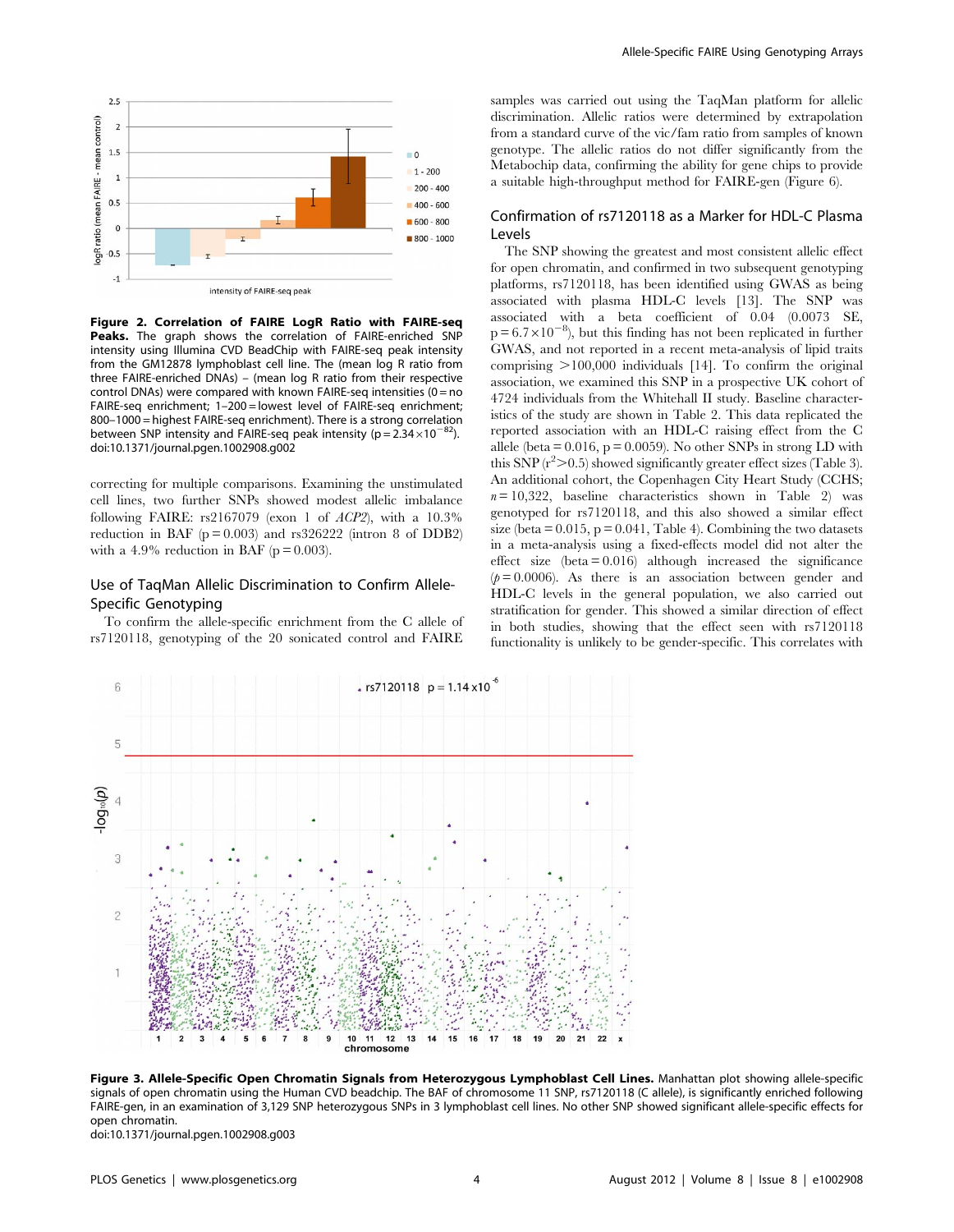

Figure 4. UCSC Genome Browser Annotation of rs7120118 Locus on Human Mar. 2009 (NCBI37/hg19) Assembly. The annotated region surrounding rs7120118 (SNP highlighted in red box) reveals the location of a putative enhancer, with typical features including H3K4me3 signatures, DNase I hypersensitivity and FAIRE-seq enrichment in a number of tissues. The SNP lies between two regions of transcription factor binding sites, including a c-Fos/c-Jun (AP-1 heterodimers), p300 (a transcriptional co-activator), YY1, SRF, GATA-2 complex, and a USF-1 binding site. doi:10.1371/journal.pgen.1002908.g004

the functional in vivo findings, where the rs7120118 C allele is associated with open chromatin in cells from both male and female origin (data not shown).

#### Effects of rs7120118 on Gene Expression

To determine if the association of rs7120118 with both HDL-C levels and open chromatin was also associated with an intermediate phenotype of NR1H3 gene expression, this SNP was examined in five tissue samples from 316 patients undergoing aortic valve surgery. A significant allele-specific effect was observed in heart tissue  $(p = 0.0127)$  (Figure 7), with a trend towards significance in aortic adventitia  $(P = 0.154)$ . In both cases the C allele of rs7120118 was associated with an upregulation of NR1H3 expression.

#### **Discussion**

We have examined the possibility of using high-throughput gene chips to examine the allele-specific nature of open chromatin using FAIRE (illustrated in Figure 1). The study identified a functional SNP, rs7120118, where the minor C allele is enriched in open chromatin and associated with increased HDL-C. Although the level of significance for HDL-C levels was adequate for a SNP with an a priori hypothesis, this would be much lower than required for genome-wide significance, highlighting the importance of combining functional studies with GWAS to identify candidate SNPs for disease or trait associations, particularly those with lower effect sizes, rare SNPs or small cohorts. Indeed, examining a recent meta-analysis of lipid traits in  $>100,000$  individuals, rs7120118 did show a strong association with HDL-C levels  $(p=1.297\times10^{-14}$ , Figure 8) although this was not reported as significant in the study [14], perhaps due to the strong LD in the region, with the association signals covering  $>29$  genes. We have shown that the minor allele is associated with increased NR1H3 gene expression in heart tissue and aortic adventitia, adding to a previous genome-wide study revealing a significant association with rs7120118 and gene expression of NR1H3 and ACP2 in lymphoblast cells [15]. From this data it can be postulated that rs7120118 directly affects a long-range regulatory element  $(>=15$  kb from  $NR1H3$  TSS) in a non-tissue-specific manner, altering gene expression and HDL-C levels.

The principle of allele-specific FAIRE was previously applied by Gaulton *et al* to examine the functionality of a single type II diabetes (T2D) GWAS SNP in TCF7L2 [16]. The authors used



Figure 5. Replication of Allele-Specific Effect of rs7120118 from 9 Heterozygous IL-1b Stimulated Lymphoblast Cell Lines Using **Illumina Metabochip.** The boxplots indicate the effect size of allele-specific differences in open chromatin. Included are the 7 SNPs in high LD. The B allele (rs7120118 C) is enriched in open chromatin, as is the adjacent SNP, rs2279239 with less statistical significance. doi:10.1371/journal.pgen.1002908.g005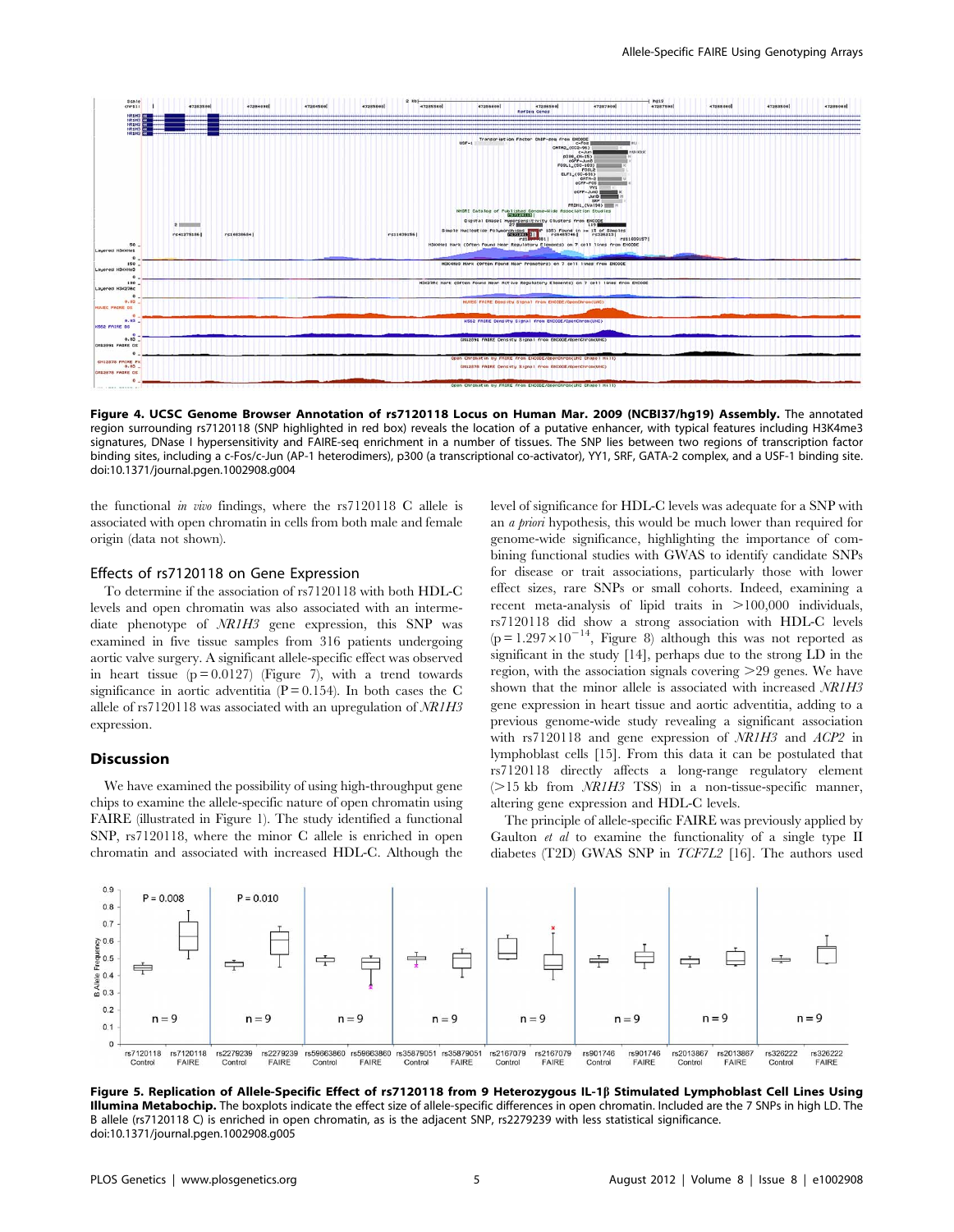Table 1. Examination of rs7120118 and SNPs in complete LD with this using Metabochip FAIRE-gen in 9 heterozygous lymphoblastoid cell lines.

| IL-1β stimulated    |           |           |                         |            |           |          |           |          |
|---------------------|-----------|-----------|-------------------------|------------|-----------|----------|-----------|----------|
| <b>SNP</b>          | rs7120118 |           | rs2279239<br>rs59663860 |            | rs2167079 | rs901746 | rs2013867 | rs326222 |
| control BAF         | 0.446     | 0.466     | 0.494                   | 0.499      | 0.552     | 0.485    | 0.486     | 0.494    |
| <b>FAIRE BAF</b>    | 0.601     | 0.579     | 0.457                   | 0.491      | 0.498     | 0.512    | 0.505     | 0.535    |
| difference          | 0.155     | 0.113     | $-0.037$                | $-0.009$   | $-0.055$  | 0.027    | 0.019     | 0.040    |
| p                   | 0.008     | 0.010     | 0.111                   | 0.669      | 0.259     | 0.192    | 0.356     | 0.065    |
| <b>Unstimulated</b> |           |           |                         |            |           |          |           |          |
| <b>SNP</b>          | rs7120118 | rs2279239 | rs59663860              | rs35879051 | rs2167079 | rs901746 | rs2013867 | rs326222 |
| control BAF         | 0.469     | 0.490     | 0.521                   | 0.498      | 0.539     | 0.499    | 0.503     | 0.506    |
| <b>FAIRE BAF</b>    | 0.513     | 0.514     | 0.503                   | 0.509      | 0.436     | 0.483    | 0.490     | 0.458    |
| difference          | 0.044     | 0.024     | $-0.018$                | 0.011      | $-0.103$  | $-0.016$ | $-0.013$  | $-0.049$ |
| p                   | 0.022     | 0.176     | 0.100                   | 0.447      | 0.003     | 0.405    | 0.569     | 0.003    |

doi:10.1371/journal.pgen.1002908.t001

FAIRE-seq to determine global tissue-specific regions of open chromatin in pancreatic tissue, followed by TaqMan allelic discrimination to ascertain the effect of a single putative functional SNP on open chromatin. They found that the allele conferring increased risk of T2D and higher gene expression was also associated with enrichment for open chromatin. Although successfully demonstrating the use of FAIRE to identify a causal SNP from a GWAS, the use of TaqMan would not be applicable for examining a large number of potentially functional SNPs. FAIRE-gen, in contrast is only restricted by the number of SNPs that can fit on a genotyping chip.

The action of IL-1 $\beta$  on chromatin structure, a cytokine known to induce proliferation of EBV-transformed lymphoblasts [8], was examined in this study to reveal further potential allele-specific differences in open chromatin under different environmental conditions. For rs7120118, an allele-specific effect was observed in both unstimulated and IL-1 $\beta$ -stimulated cell lines, although the effects were stronger in the IL-1 $\beta$  stimulated samples. The action of IL-1 $\beta$  activates NF- $\kappa$ B, potentially altering expression of



Figure 6. Replication of the Allele-Specific Effect of rs7120118 from 9 Heterozygous Lymphoblast Cell Lines Using the Taq-Man Platform. The effect of C allele-enrichment from the Illumina Metabochip is confirmed using an alternative method of allelequantification from the TaqMan platform. doi:10.1371/journal.pgen.1002908.g006

transcription factors that bind to the regulatory region surrounding rs7120118. Indeed, a nearby cluster of transcription factor binding sites determined by ChIP-seq includes a site for c-Jun binding (Figure 4); the  $JUN$  promoter contains several NF- $\kappa$ B binding sites (UCSC Genome Browser hg19/NCBI37) [3], which may explain this enhanced effect. It could be hypothesised that the C allele that favours open chromatin allows for preferential access for known, or as yet uncharacterised, transcription factors, which would act as an enhancer for NR1H3 gene expression, and increased HDL-C levels.

In contrast, a potential allelic effect was observed with the promoter SNP rs2167079 (in complete LD with rs7120118), only in unstimulated cells. IL-1 $\beta$  is known to reduce expression of NR1H3 in HK-2 cells [17], and it could be postulated that  $IL-1\beta$  may lead to chromatin remodelling and a decrease in open chromatin at the NR1H3 promoter in lymphoblasts, accounting for the lack of allelic effect in the IL-1 $\beta$ -stimulated cells. Alternatively, the modest allelespecific chromatin effects from the unstimulated cell lines could simply represent false-positive findings.

Table 2. Baseline characteristics of the Whitehall II study (including all individuals examined on both CVD BeadChip and Metabochip) and the Copenhagen City Heart Study (CCHS).

| <b>Baseline characteristics</b> | WHII             | <b>CCHS</b>    |
|---------------------------------|------------------|----------------|
| Total participants, No.         | 5059             | 10322          |
| Women (%)                       | 1338 (26)        | 5754 (56)      |
| Age, years                      | 49 (44-54)       | 59 (45-69)     |
| Body mass index (kg/m2)         | $25(23-27)$      | $25(22-28)$    |
| Total cholesterol (mmol/L)      | $6.4(5.7 - 7.2)$ | $6.0(5.1-6.9)$ |
| HDL cholesterol (mmol/L)        | $1.4(1.1-1.7)$   | $1.5(1.2-1.8)$ |
| LDL cholesterol (mmol/L)        | $4.4(3.7-5.0)$   | $3.6(2.9-4.4)$ |
| Triglycerides (mmol/L)          | $1.4(0.8-1.7)$   | $1.5(1.1-2.2)$ |

Values are number and (%) or median and (interquartile range). doi:10.1371/journal.pgen.1002908.t002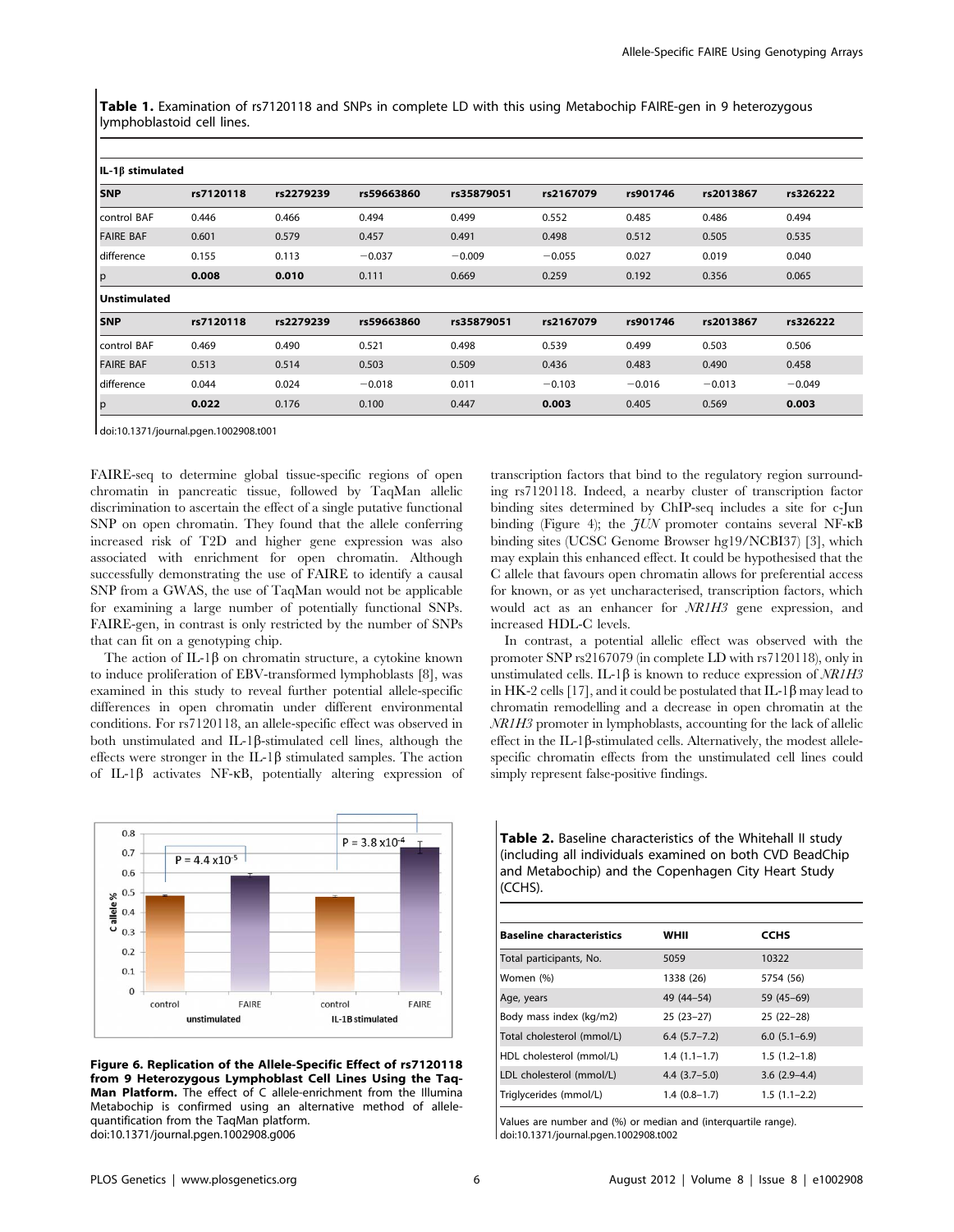| <b>Table 3.</b> Associations of SNPs in LD with rs7120118 and HDL- |
|--------------------------------------------------------------------|
| C levels in 3,413 individuals from the WHII study.                 |

| snp        | $r^2$ with<br>rs7120118 | <b>BETA</b> | р        |  |
|------------|-------------------------|-------------|----------|--|
| rs10838692 | 0.959                   | 0.02107     | 0.002977 |  |
| rs3816725  | 0.959                   | 0.02076     | 0.003413 |  |
| rs10838681 | 0.833                   | 0.02038     | 0.006481 |  |
| rs11039119 | 0.544                   | 0.004251    | 0.5476   |  |
| rs3758668  | 0.517                   | 0.01596     | 0.08267  |  |

doi:10.1371/journal.pgen.1002908.t003

Haplotype structure may also affect local chromatin, particularly where more than one SNP occurs in the same region of open chromatin. We have examined the variation surrounding rs7120118 using HapMap-derived genotypes for the lymphoblasts used in the Metabochip study. No further SNPs at the locus provided additional haplotypic information for the effects on open chromatin, suggesting that rs7120118, rather than a haplotype, is responsible for this observation.

To assess the reproducibility of the FAIRE-gen methodology, the two Metabochip datasets were examined, considering the second IL-1 $\beta$ -treated study as a replicate. Examining the SNPs showing an allele-specific effect on open chromatin from the untreated samples, following Bonferroni correction  $(p<5.2\times10^7;$  $n = 127$ , 100% were replicated in the treated sample with significance set at p<0.05, (91% replicated with  $P_c < 3.9 \times 10^{-4}$ ;  $n = 116$ ), indicating the sensitivity of the assay. The sensitivity and specificity of the assay to identify true functional variants can only be accurately determined by further functional analysis of each putative SNP. The smallest detectable difference in allele-specific open chromatin for the SNPs reaching genome-wide Bonferroni cut-off in the Metabochip was 10% (rs75106522).

One limitation with FAIRE-gen, as opposed to FAIRE-seq is the dependence of the gene chip to contain all relevant SNPs for the trait under examination. For the recent custom-designed chips which contain dense markers and aim to include all SNPs that tag GWAS-identified markers for diseases and related traits, such as the Illumina Metabochip and Immunochip, this is less of a problem. Future genotyping chips containing all common SNPs associated with diseases/traits could potentially resolve this drawback. For determining the location of potential causal SNPs from a number of SNPs acting as proxies, FAIRE-gen is only able to identify single allele-specific SNPs if other proxies are not located within the same region of open chromatin. This can be



Figure 7. Effect of rs7120118 on NR1H3 Gene Expression in Tissue. A) Effect of rs7120118 genotype on NR1H3 gene expression in heart samples ( $n = 127$ ). The minor allele (C) is associated with increased expression at  $p = 0.0127$ . B) Effect of rs7120118 genotype on NR1H3 gene expression in aortic adventitia samples ( $n = 133$ ). There is a trend towards increased expression of NR1H3 with the C allele ( $p = 0.154$ ). doi:10.1371/journal.pgen.1002908.g007

illustrated for rs7120118, where a nearby SNP, rs2279239, is located only 4.6 kb away, and close to the same region of open chromatin (Figure S2). This SNP shows a similar trend for allelicspecificity, although somewhat reduced due to the distance from the putative causal SNP.

Since the assay includes data from SNPs that are not present in open chromatin, there may also be a number of false-positive associations from the methodology, where amplification from background (non-open) chromatin may, in theory, preferentially occur for one allele. For this reason, replication using FAIRE-gen or FAIRE-seq in a separate study, and in vitro methodologies would be desirable to confirm functionality.

In conclusion, FAIRE-gen shows promise as an economical, high-throughput method to enable targeted unbiased detection of allele-specific regulatory elements, which may help to refine GWAS disease-association signals to identify disease-causing variants.

# Materials and Methods

### Ethics Statement

The Whitehall II study was approved by the UCL Research Ethics Committee, and participants gave informed consent to each aspect of the study. The CCHS was approved by institutional review boards and Danish ethical committees, and conducted according to the Declaration of Helsinki. Written informed consent was obtained from all participants.

#### Cell Lines and Culture

20 EBV-transformed lymphoblastoid cell lines, derived from the Centre d'Etude du Polymorphism Humain (CEPH) panel (Coriell Cell Repositories, identifiers listed in table S1), were cultured in

Table 4. Meta-analysis using fixed-effect model of associations of rs7120118 and HDL-C in CCHS and WHII, stratified by gender.

|           |                       |                | <b>WHII</b>                  |              |      | <b>CCHS</b>                    |       |       | <b>Meta-Analysis</b>        |          |
|-----------|-----------------------|----------------|------------------------------|--------------|------|--------------------------------|-------|-------|-----------------------------|----------|
| l SNP     | <b>Risk</b><br>Allele | <b>Samples</b> | Beta (95% CI)                | $\mathsf{P}$ | N    | Beta (95% CI)                  | P     | N     | <b>Beta (95% CI)</b>        | <b>P</b> |
| rs7120118 |                       | all            | 0.016<br>$(0.0046 - 0.027)$  | 0.0059       | 4724 | 0.015<br>$(0.00063 - 0.029)$   | 0.041 | 10322 | 0.016<br>$(0.0066 - 0.024)$ | 0.0006   |
| rs7120118 | C                     | males          | 0.018<br>$(0.0048 - 0.031)$  | 0.0077       | 3481 | 0.088<br>$(-0.00997 - 0.0276)$ | 0.358 | 4568  | 0.015<br>$(0.0041 - 0.026)$ | 0.0067   |
| rs7120118 |                       | females        | 0.0096<br>$(-0.012 - 0.031)$ | 0.39         | 1243 | $0.023$ (0.004-0.042)          | 0.018 | 5754  | 0.017<br>$(0.0029 - 0.032)$ | 0.019    |

doi:10.1371/journal.pgen.1002908.t004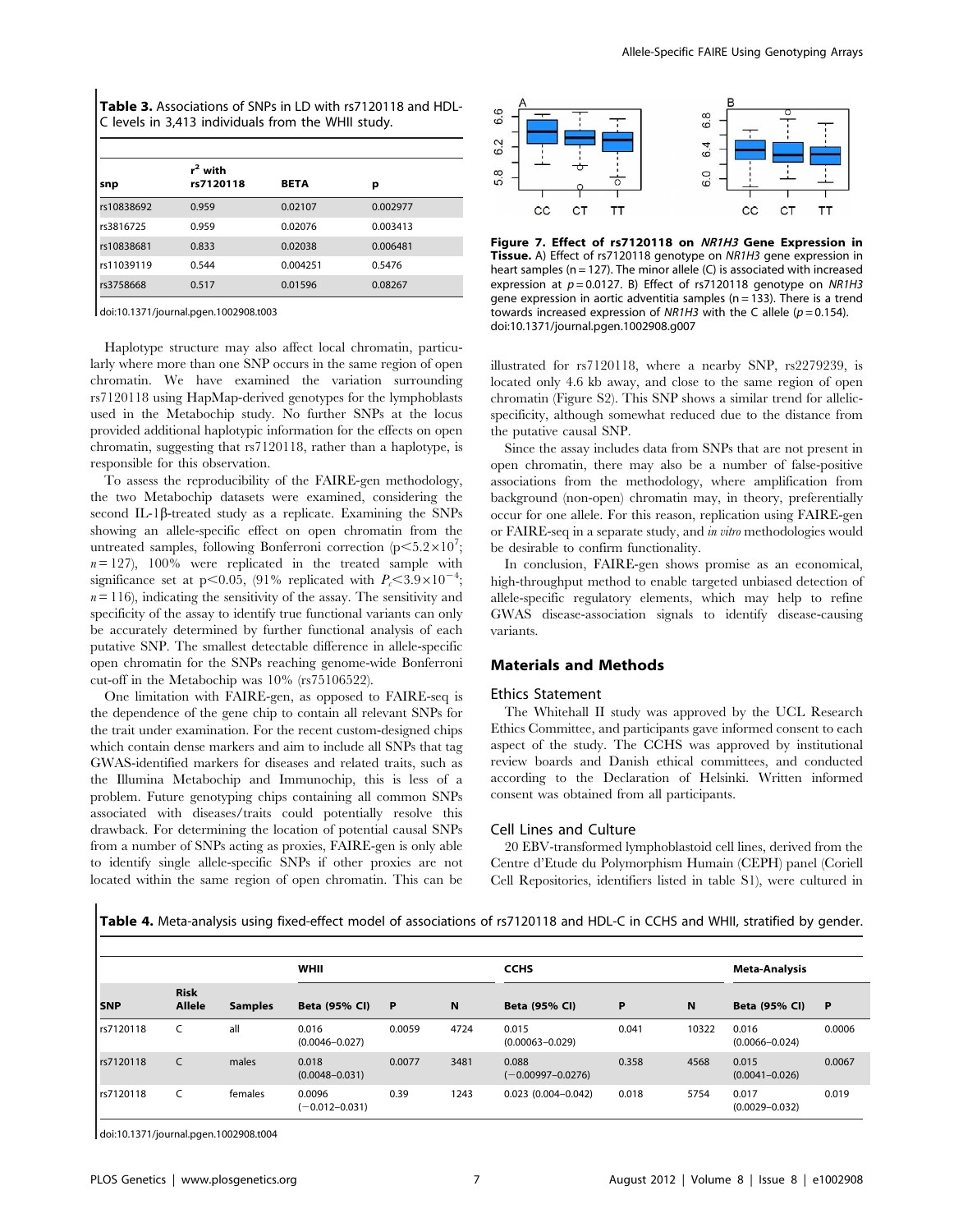

Figure 8. Association of rs7120118 with HDL-C in More Than 100,000 Individuals. Association of rs7120118 with HDL-C levels was examined using a published dataset from a study in more than 100,000 individuals [14] using LocusZoom [27] to plot the SNPs examined and imputed from 1000 Genomes Project dataset. A high level of LD is present within the locus, with at least 29 genes implicated with HDL. rs7120118 is indicated in purple  $(p = 1.297 \times 10^{-14})$ , with the SNPs in strongest LD marked in red. Although not statistically the lead SNP at this region, with the additional effects of this SNP on open chromatin, NR1H3 gene expression, and proximity to NR1H3, rs7120118 is represents a good functional candidate. doi:10.1371/journal.pgen.1002908.g008

RPMI 1640 (PAA) with 2 mM L-glutamine and 15% fetal bovine serum (PAA) at  $37^{\circ}$ C,  $5\%$  CO<sub>2</sub>. Cell viability was verified using the ADAM-MC cell counter (Digital Bio), and minimum cell viability for experiments was  $\geq 99\%$ . Stimulation of cells was carried out by an overnight incubation in serum-free media, and addition of 5 ng/ml IL-1 $\beta$ , two hours prior to cell fixing.

### Chromatin Fixing, Isolation, and Sonication

 $1\times10^8$  cells were cultured for each experiment and incubated with 1/10 volume of fresh 11% formaldehyde for 20 min. 1/20 volume of 2.5 M glycine was added to quench formaldehyde. Cells were washed 3 times in PBS and resuspended in 10 ml lysis buffer 1 (50 mM HEPES-KOH, pH 7.5, 140 mM NaCl, 1 mM EDTA, 10% glycerol, 0.5% NP-40, 0.25% Triton-X-100,  $1 \times$  protease inhibitors) for 10 min. After centrifugation, the supernatant was discarded and pellet resuspended in 10 ml lysis buffer 2 (10 mM Tris-HCL, pH 8.0, 200 mM NaCl, 1 mM EDTA, 0.5 mM EGTA,  $1 \times$  protease inhibitors) for 10 mins. The nuclei were pelleted and resuspended in 3.5 ml lysis buffer 3 (10 mM Tris-HCL, pH 8.0, 100 mM NaCl, 1 mM EDTA, 0.5 mM EGTA, 0.1% NA Deoxycholate, 0.5%  $N$ -lauroylsarcosine, 1 $\times$  protease inhibitors). Sonication was performed using the Bioruptor sonicator (Wolflabs, York, UK) and optimized to produce maximum enrichment of fragments 100–1000 bp, prior to downstream analysis. 1/10 volume of 10% Triton X was added to the sonicated sample, the sample centrifuged at 20,000 g and the lysate stored on ice.

# Formaldehyde-Assisted Isolation of Regulatory Elements (FAIRE) and Genotyping

Following chromatin fixing, isolation and sonication, the sheared lysate was subject to three rounds of phenol:chloroform extraction, followed by a final chloroform extraction. The DNA was ethanol precipitated and the pellet resuspended in TE buffer. The DNA solution was treated with 0.2 mg/ml RNase A and incubated at  $37^{\circ}$ C, and 0.2 mg/ml proteinase K at  $55^{\circ}$ C for two hours. Samples were incubated at  $65^{\circ}$ C overnight to remove crosslinks. The samples were subjected to a further phenol:chloroform extraction and ethanol precipitation and standardised to 50 ng/ml for Illumina genotyping chips. For each respective control sample, 10% of the fixed and sonicated chromatin was reverse-crosslinked at 65°C overnight, treated with 0.2 mg/ml RNase A and incubated at  $37^{\circ}$ C for two hours and 0.2 mg/ml proteinase K at  $55^{\circ}$ C for 2 hours. The samples underwent 3 rounds of phenol:chlororom extraction followed by ethanol precipitation and standardisation to 50 ng/ml for Illumina genotyping. Genotyping was carried out using the Illumina CVD BeadChip and Illumina Metabochip. Genotype calls for control samples were generated using Illumina GenomeStudio software. Call rates for control and FAIRE samples are described in the Results.

#### Whitehall II Study (WHII)

DNA was extracted from whole blood. Genotyping for 6,156 samples and laboratory analysis of has been described previously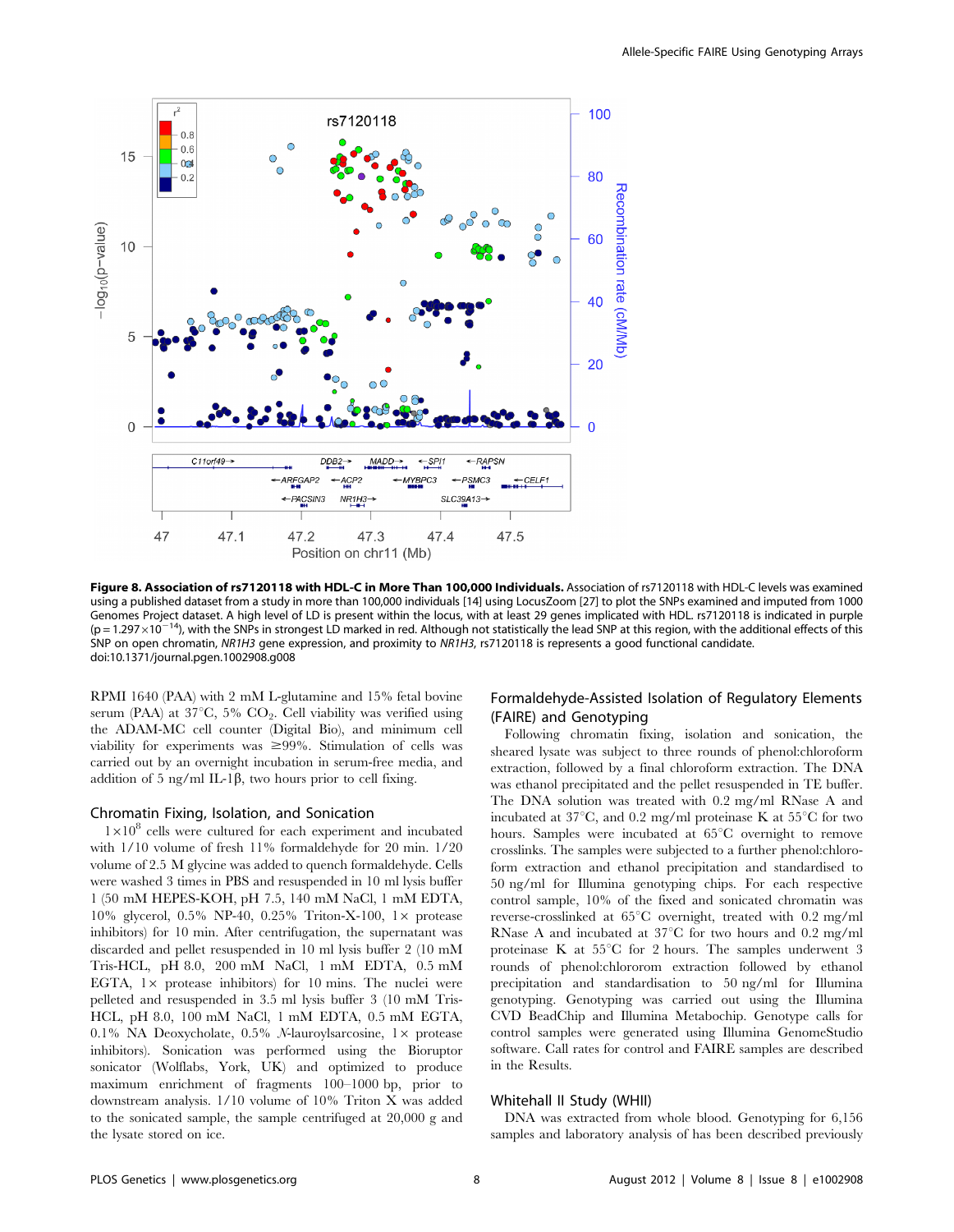[18]. 5529 samples were genotyped using the Illumina CVD BeadChip [19] and 3,413 samples were genotyped using the Illumina Metabochip. Genotype calls were generated using Illumina GenomeStudio software. After filtering for duplicates, cryptic relatedness, ambiguous gender, self-reported non-Caucasians, outliers based on the genome-wide identity-by-state analysis implemented in PLINK, sample call rate >80% and SNP call rate $>98\%$ , 5059 CVD BeadChip and 3126 Metabochip genotyped samples were available for analysis.

# Copenhagen City Heart Study (CCHS)

The CCHS [20,21] is a prospective study of the Danish general population initiated in 1976–78 with follow-up examinations in 1981–84, 1991–94, and 2001–03. Individuals were randomly selected to represent the Danish general population aged 20 to 80+ years. We included 10,322 participants who gave blood for DNA analysis at the 1991–94 and/or 2001–03 examinations. The study was approved by institutional review boards and Danish ethical committees, and conducted according to the Declaration of Helsinki. Written informed consent was obtained from all participants. Plasma levels of total cholesterol, LDL cholesterol, HDL cholesterol, and triglycerides were measured using standard hospital assays (Konelab, Helsinki, Finland, and Boehringer Mannheim, Mannheim, Germany). LDL cholesterol was calculated using the Friedewald equation if the triglyceride level was less than 4 mmol per liter (354 mg per deciliter) and was measured directly for higher triglyceride levels. Follow-up studies of rs7120118 in the samples from Copenhagen were performed using an ABI PRISM 7900HT Sequence Detection System (Applied Biosystems Inc, Foster City, California, USA) and a TaqMan-based assay.

#### Expression Studies

Tissue biopsies (mammary artery, ascending thoracic aorta and liver) were taken from patients undergoing aortic valve surgery as part of the Advanced Study of Aortic Pathology (ASAP) study [22]. Aortic biopsies were divided into intimal-medial and adventitial halves. Peri-aortic fat was removed from the adventitial specimens where present. RNA from the tissue biopsies was hybridized to Affymetrix ST 1.0 Exon arrays and obtained scans were RMA normalized and log2 transformed. eQTL analysis was performed with an imputed genotype from circulating blood DNA (Illumina 610w-Quad BeadArrays). The full methods for this study have been described previously [22].

#### Statistical Analysis

Comparison of the GM12878 lymphoblast FAIRE-seq data track was obtained from the UCSC Genome Browser (http:// hgdownload.cse.ucsc.edu/goldenPath/hg18/encodeDCC/wgEncode ChromatinMap/wgEncodeUncFAIREseqZinbaGm 12878.narrow Peak.gz) and compared to (mean log R ratio of SNPs following FAIREenrichment) - (mean log R ratio for the respective control SNPs). The mean SNP log R ratios stratified by strength of FAIRE-seq signal were compared by ANOVA. A paired two-sided t-test was used to compare

#### References

- 1. Hindorff LA, Sethupathy P, Junkins HA, Ramos EM, Mehta JP, et al. (2009) Potential etiologic and functional implications of genome-wide association loci for human diseases and traits. Proceedings of the National Academy of Sciences of the United States of America 106: 9362–9367.
- 2. Dimas AS, Dermitzakis ET (2009) Genetic variation of regulatory systems. Current opinion in genetics & development 19: 586–590.

the control BAF with the respective FAIRE-enriched BAF. Visualisation of Manhattan plots and data management from the UCSC Genome Browser was carried out using Galaxy software [23–25]. In WHII, linear regression analysis of log-transformed HDL-C with SNPs using an additive model was performed using PLINK 1.0.7. Analysis was carried out in all individuals and stratified by gender. Regression analysis was performed unadjusted for covariates as well as gender (only in analysis of all individuals) and age added as covariates. Stata software, version 10 (Stata Corp, College Station, Texas) was used for all analyses in the CCHS. Trend tests were by Cuzick's nonparametric test for trend. Linear regression was used to determine per-allele bcoefficients. For trend tests and linear regression analysis, rs7120118 TT, TC and CC genotypes were coded as 0, 1, and 2, respectively. Statistical analysis of gene expression was carried out using R-2.13.0 and Bioconductor 2.8 [26]. Association between gene expression and genotype was calculated using an additive linear model as implemented in the lm-function in R.

# Supporting Information

Figure S1 Histogram of FAIRE-gen p-values for 50K CVD BeadChip. The use of FAIRE-gen on the CVD BeadChip was carried out with a very small number of samples, resulting in only one SNP showing chip-wide significance in relation to chromatin structure. The enrichment of p-values $< 0.05$ , indicates the potential for a greater level of functionality to be derived from the genotyping chip with the use of increased sample numbers. (TIF)

Figure S2 UCSC Genome Browser Chromatin Annotations for Variants in Complete LD with rs7120118. The map shows the location of 8 SNPs in complete LD with rs7120118. Lymphoblast open chromatin and H3K4me1 marks derived from the UCSC Genome Browser are annotated. The regions of distinct enhancers are highlighted in red, illustrating the location of SNPs in complete LD with rs7120118 are in separate regions of open chromatin to this SNP. The association of rs7120118 with open chromatin is unlikely to be marking effects on open chromatin from other SNPs in LD, although the nearest SNP in complete LD (rs2279239) shows a similar, albeit reduced, effect from FAIRE.

(TIF)

Table S1 Lymphobast cell lines used for FAIRE-gen. The cell lines used for the CVD BeadChip and the Metabochip study are indicated. (DOCX)

# Author Contributions

Conceived and designed the experiments: AJP Smith, P Eriksson, L Folkersen, A Tybjærg-Hansen, S Stender, M Kumari, AD Hingorani, PJ Talmud, SE Humphries. Performed the experiments: AJP Smith, P Howard, P Eriksson, S Stender, L Folkersen, J Palmen. Analyzed the data: AJP Smith, P Howard, S Shah, P Eriksson, S Stender, C Giambartolomei, L Folkersen. Wrote the paper: AJP Smith, P Eriksson, S Shah, A Tybjærg-Hansen, S Stender, PJ Talmud, SE Humphries.

- 3. Birney E, Stamatoyannopoulos JA, Dutta A, Guigo R, Gingeras TR, et al. (2007) Identification and analysis of functional elements in 1% of the human genome by the ENCODE pilot project. Nature 447: 799– 816.
- 4. Park PJ (2009) ChIP-seq: advantages and challenges of a maturing technology. Nature reviews Genetics 10: 669–680.